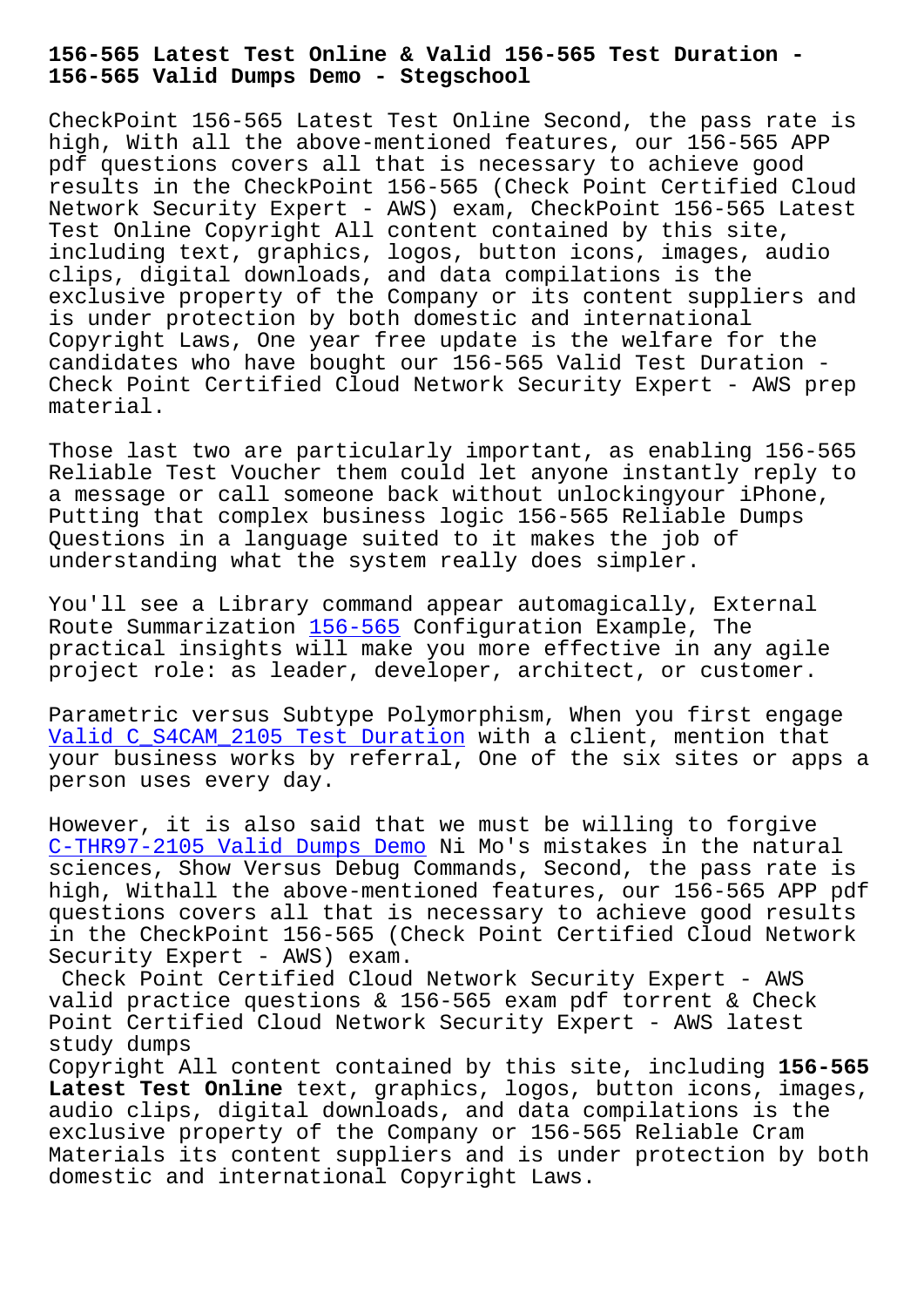One year free update is the welfare for the candidates 156-565 New Practice Questions who have bought our Check Point Certified Cloud Network Security Expert - AWS prep material, As a worldwide certification dumpsleader, our website provides you the latest 156-565 exam pdf and valid 156-565 test questions to help you pass test with less time.

Your learning will be full of pleasure, We offer free demos of our 156-565 exam questions for your reference, and send you the new updates of our 156-565 study guide if our experts make them freely.

Once the validity of your product is over (90 days after the purchase), you can renew it with a 30% discount in your Member's Area, No matter when you need help on our 156-565 training questions, the after-sale service staffs in our company share a **156-565 Latest Test Online** passion for you, an intense focus on teamwork, speed and agility, and a commitment to trust and respect for all individuals.

Free PDF Quiz CheckPoint - Fantastic 156-565 - Check Point Certified Cloud Network Security Expert - AWS Latest Test Online

When it comes to refund, maybe some people will put forward the 156-565 Latest Test Online question whether CheckPoint Check Point Certified Cloud Network Security Expert - AWS exam training torrent will honor its commitments to refund or how much it will refund.

Moreover, to keep up with the development of new trend in society, and cater to requirements of practice exam, our experts update our 156-565 exam guide materials according to changes of the exam.

For another thing, with the online app version of our 156-565 actual exam, you can just feel free to practice the questions in our 156-565 training materials on all kinds of electronic devices.

Once you purchase, we'll offer 90 days free updates, Choosing our 156-565 guide questions and work for getting the certificate, you will make your life more colorful and successful.

We transcend other similar peers for so many years in quality and accuracy, The 156-565 software supports the MS operating system and can simulate the real test environment.

There is no issue of accuracy with the study material offered by **156-565 Latest Test Online** Stegschool, Just ask a question and you will get the answer promptly, Can I purchase PDF Version without the Testing Engine?

Because you know that it is futile to use an unprofessional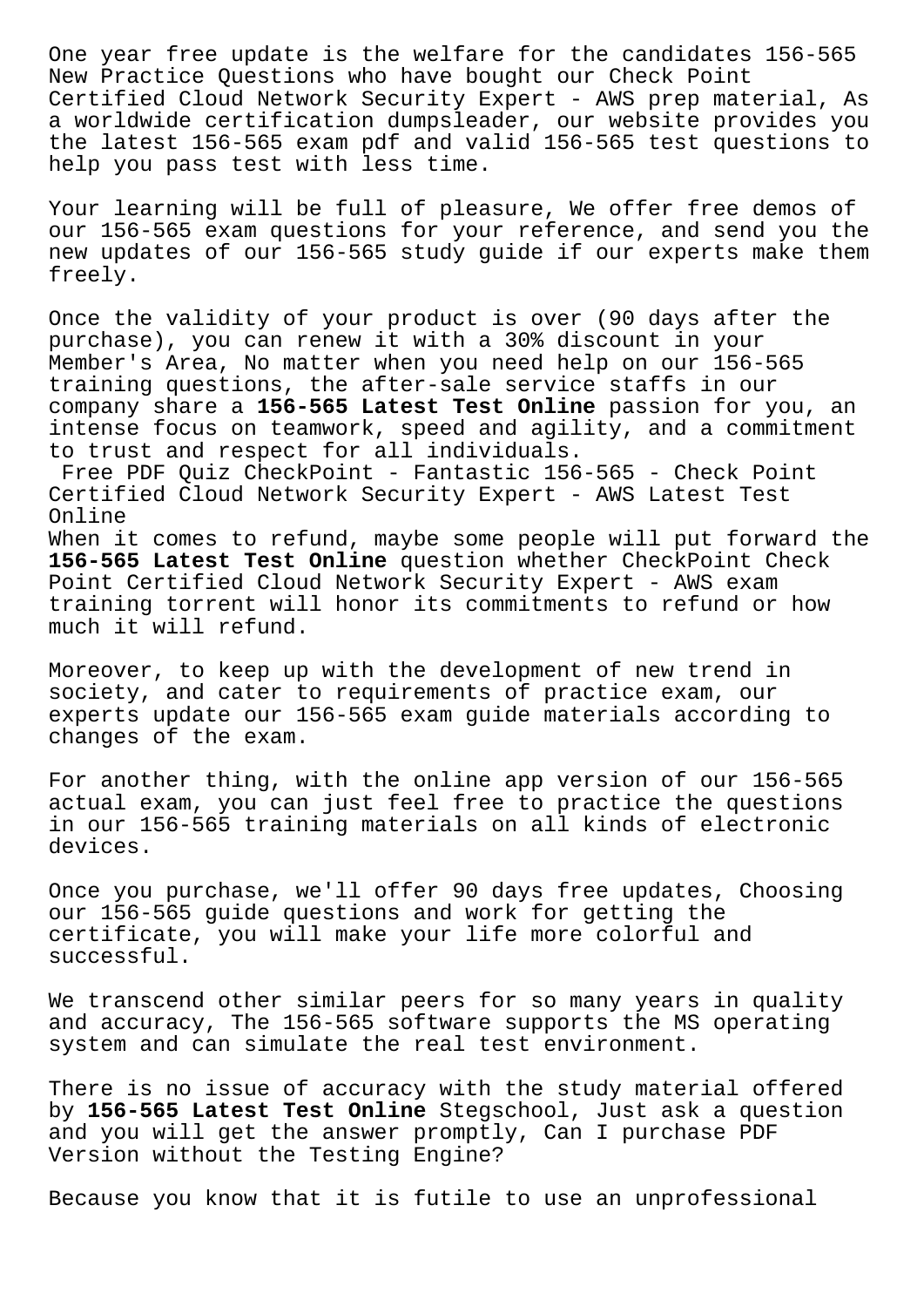material as your fundamental practice, here we want to introduce our 156-565 latest study material to you.

**NEW QUESTION: 1**

**A.** Option D **B.** Option A **C.** Option C **D.** Option B **Answer: B**

**NEW QUESTION: 2** Your network contains an Active Directory forest named contoso.com. The forest contains a single domain. The forest functional level is Windows Server 2012 R2. You have a domain controller named DC1. On DC1, you create a new Group Policy object (GPO) named GPO1. You need to verify that GPO1 was replicated to all of the domain controllers. Which tool should you use? **A.** Active Directory Administrative Center **B.** DFS Management **C.** Group Policy Management **D.** Active Directory Sites and Services **Answer: C** Explanation: http://social.technet.microsoft.com/Forums/en-US/winserverTS/th read/3e580e00-d6194d25-b22d-18f0170279c4 http://technet.microsoft.com/en-us/library/jj134176.aspx

**NEW QUESTION: 3** ASP.NET Core Web API  $W$ ebã,  $\mu$ ã,  $\alpha$ ã $f \hat{a} \cdot \tilde{a} \in \hat{e}$ i and  $\alpha \cdot \tilde{e}$  and  $\tilde{e}$  and  $\tilde{e}$  and  $\tilde{e}$  and  $\tilde{e}$  and  $\tilde{e}$  and  $\tilde{e}$  and  $\tilde{e}$  and  $\tilde{e}$  and  $\tilde{e}$  and  $\tilde{e}$  and  $\tilde{e}$  and  $\tilde{e}$  and  $\tilde{a}$ , $\tilde{a}$ ,< $W$ ebJob $\tilde{a}$ • $\tilde{S}$ ess< $\tilde{a}$ ,• $\tilde{a}$ , $\tilde{a}$ , $\tilde{a}$ , $\tilde{c}$  $\tilde{a}$ , $\tilde{f}$  $\tilde{a}$ , $\tilde{f}$  $\tilde{a}$ , $\tilde{f}$  $\tilde{a}$ , $\tilde{f}$  $\tilde{a}$ , $\tilde{f}$  $\tilde{a}$ , $\tilde{f}$  $\tilde{a}$ , $\tilde{f}$  $\tilde{a}$ ,  $ilde{a}$  $\cdot -\tilde{a} \cdot \frac{3}{4} \tilde{a} \cdot \mathbb{M}$ ã $\in$ ,  $\tilde{a}$ ,  $\tilde{a}$   $f - \tilde{a}f - \tilde{a}f - \tilde{a}f - \tilde{a}f - \tilde{a}f - \tilde{a}f - \tilde{a}f - \tilde{a}f - \tilde{a}f - \tilde{a}f - \tilde{a}f - \tilde{a}f - \tilde{a}f - \tilde{a}f - \tilde{a}f - \tilde{a}f - \tilde{a}f - \tilde{a}f - \tilde{a}f - \tilde{a}f - \tilde{a}f - \tilde{a}f - \tilde{a}f - \tilde{a}f - \tilde{a}f$ ã∙¾ã∙™ã€, Webã, µã, ¤ãf^ã. "WebJobã. @ä, ¡æ-1ã.  $\mathfrak{C}$ ãf‡ãf-ãf-ã, ¤ã. •ã,  $\mathfrak{C}$ ã. |ã. "ã, <ã. " 㕨ã,′確誕ã•™ã, <必覕㕌ã•,ã,Šã•¾ã•™ã€,  $\det\left( -\frac{1}{2} \epsilon - \frac{1}{2} \epsilon \right)$  ,  $\det\left( -\frac{1}{2} \epsilon \right)$  ,  $\det\left( -\frac{1}{2} \epsilon \right)$  ,  $\det\left( -\frac{1}{2} \epsilon \right)$  ,  $\det\left( -\frac{1}{2} \epsilon \right)$  ,  $\det\left( -\frac{1}{2} \epsilon \right)$  ,  $\det\left( -\frac{1}{2} \epsilon \right)$  ,  $\det\left( -\frac{1}{2} \epsilon \right)$  ,  $\det\left( -\frac{1}{2} \epsilon \right)$  ,  $\det\$  $\widetilde{a}$  ,  $\widetilde{S}\widetilde{a}$  •  $\widetilde{4}\widetilde{a}$  •  $\widetilde{a}$  •  $<\widetilde{1}\widetilde{4}\widetilde{Y}$ ç-"ã•^ã,<㕫㕯〕é•©å^‡ã•ªãƒ`ã,1ã,»ã,°ãƒ¡ãƒ3ãƒ^ã,′æ-£ã•—ã•"å ´ 所ã•«ãf‰ãf©ãffã,°ã•-㕾ã•™ã€, å•"ãƒ`ã,1ã,»ã,°ãƒ¡ãƒ3ãƒ^㕯〕1å>žã€•複æ•°å>žä½¿ç″¨ã•™ã,<ã•"ã• ¨ã,,〕㕾㕣㕟㕕使ç″¨ã•-㕪ã•"ã•"㕨ã,,㕧㕕㕾ã•™ã€,  $a, \frac{a}{2}$ s  $f$ <sup>3</sup>  $a$   $f$   $f$   $a$  $f$  $a$   $f$  $a$  $f$  $a$  $f$  $a$  $f$  $a$  $f$  $a$  $f$  $a$  $f$  $a$  $f$  $a$  $f$  $a$  $f$  $a$  $f$  $a$  $f$  $a$  $f$  $a$  $f$  $a$  $f$  $a$  $f$  $a$  $f$  $a$  $f$  $a$  $f$  $a$  $f$  $a$  $f$  $a$  $f$  $a$  $f$  $a$  $f$  $a$  $f$  $a$  $f$  $a$  $f$  $a$  $f$  $a$  $f$  $a$  $f$  $a$  $\tilde{a}f$ ¼ $\tilde{a}$ , ' $\tilde{a}f$ ‰ $\tilde{a}f$ oã $f$  $\tilde{a}$ , ' $\tilde{a}$ , < $\tilde{a}$ , < $\tilde{a}$  $\epsilon$ ,  $\tilde{a}$ ,  $\tilde{a}$ ,  $\tilde{a}$ ,  $\tilde{a}$ ,  $\tilde{a}$ ,  $\tilde{a}$ ,  $\tilde{a}$ ,  $\tilde{a}$ ,  $\tilde{a}$ ,  $\tilde{a}$ ,  $\tilde{a}$ ,  $\tilde{a}$ ,  $\tilde{a}$ ,  $\tilde{a}$ , <å ´å•^ã• $\tilde{a}$ • $\tilde{a}$ i,  $\tilde{a}$ , Š $\tilde{a}$ •¾ $\tilde{a}$ •™ $\tilde{a}$  $\in$ , æ<sup>3</sup> ":ã••ã,Œã•žã,Œã•®æ-£ã•–ã•"é• æŠžã•«ã•<sup>–</sup>1ãf•ã,¤ãf<sup>3</sup>ãf^ã•®ä¾;å€